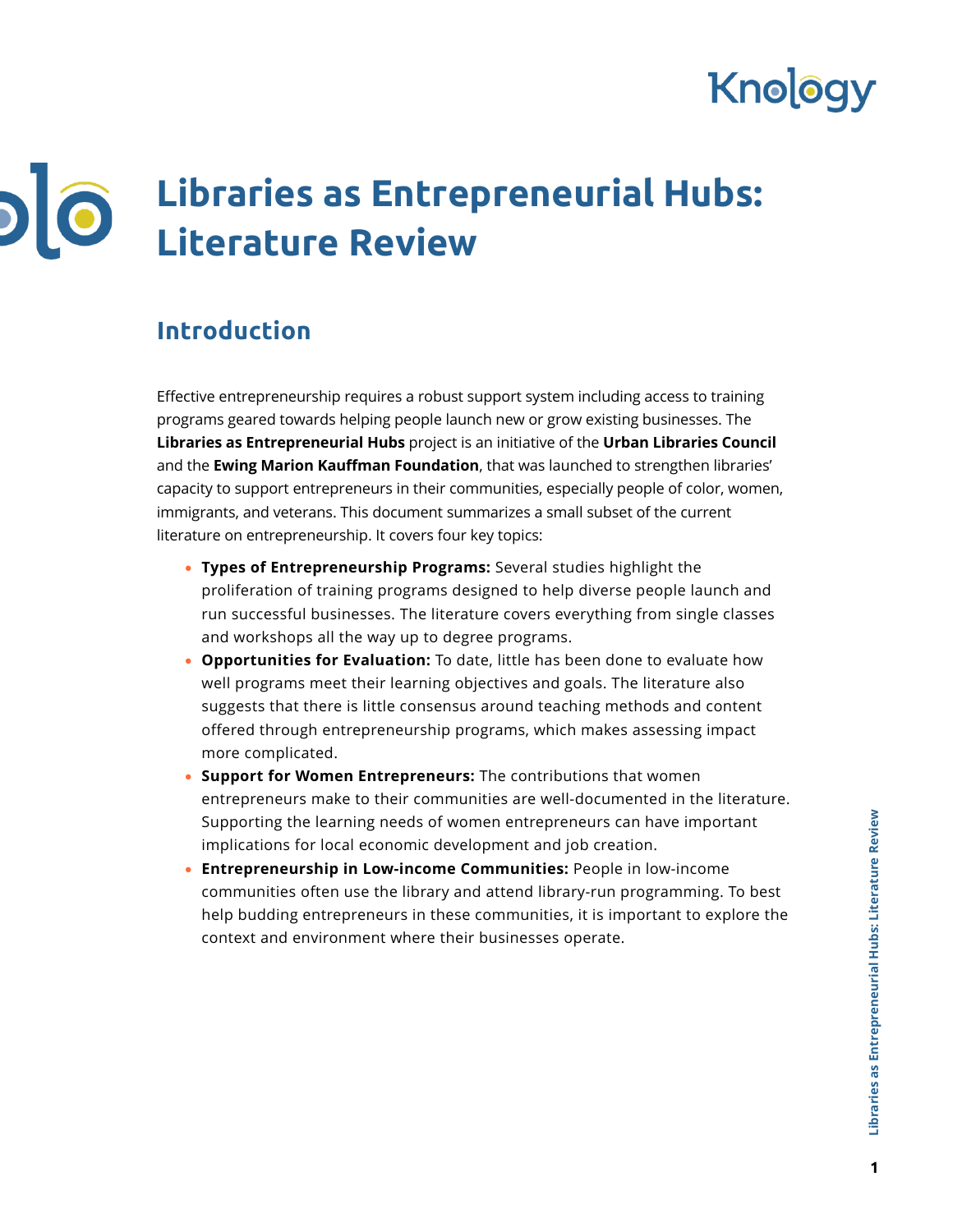# **The Importance of & Need for Evaluation**

### Building Lasting Programs

Entrepreneurship education programs are designed to equip participants with the knowledge and skills to create economic value. Duval-Couetil<sup>1</sup> outlines how difficult it can be to evaluate the impacts of these programs. The main challenge is limited standardization of these programs across the organizations and institutions that deliver them. However, the author identifies some ways to overcome this key difficulty, First, they suggest using stakeholders' priorities and concerns to drive discussion around goals for the assessment as well as gaining consensus on learning outcomes for assessment both at the course and program levels. Second, programs should consider using "assessment champions" to lead assessment initiatives. The author notes that these individuals "must have a stake in its outcomes" and "should have the responsibility for the program evaluation integrated formally into their roles."

#### Let's Put it to Work

- How is your program different or similar to other library entrepreneurship support and training programs that you know of? Are there evaluation strategies that you could learn from programs similar to your own?
- What goals do your key stakeholders library leadership, program deliverers, participants, and community members – have for the program?
- Do you have someone who spearheads evaluation initiatives in your library? If not, how could you re-think workloads to free someone up to focus on this task?

## Assessing Program Quality

Periodically assessing the quality and effectiveness of entrepreneurship training initiatives is important for identifying gaps and making programs better. However, the wide range of training program types and structures can make identifying an evaluation strategy challenging. In a 2017 paper, Gedeon<sup>2</sup>, proposed measuring the effectiveness of entrepreneurship programs by looking at changes in the knowledge, skills, and attitudes of people that participate in them. The way to do this, Gedeon writes, is to identify specific goals that the program has for participants learning and development, as well as the resources in place to support them. Program participants might need, for example, to cultivate communication and social capital skills as well as creativity and innovation skills. In terms of support resources, programs administrators might think about the qualifications of their instructors, and how many classes they offer. As a next step, Gedeon suggests focusing on subsets of outcomes. For example, instructors could plan entrepreneurship courses that prioritize specific learning outcomes for students, and create class assignments that directly

 $1$  Duval-couetil, N. (2013). Assessing the Impact of Entrepreneurship Education Programs: Challenges and Approaches. *Journal of Small Business Management.* 51:3, 394-409, DOI: 10.1111/jsbm.12024

 $2$  Gedeon, S. A. (2017). Measuring Student Transformation in Entrepreneurship Education Programs. *Education Research International*. 2017, 1–12. https://doi.org/10.1155/2017/8475460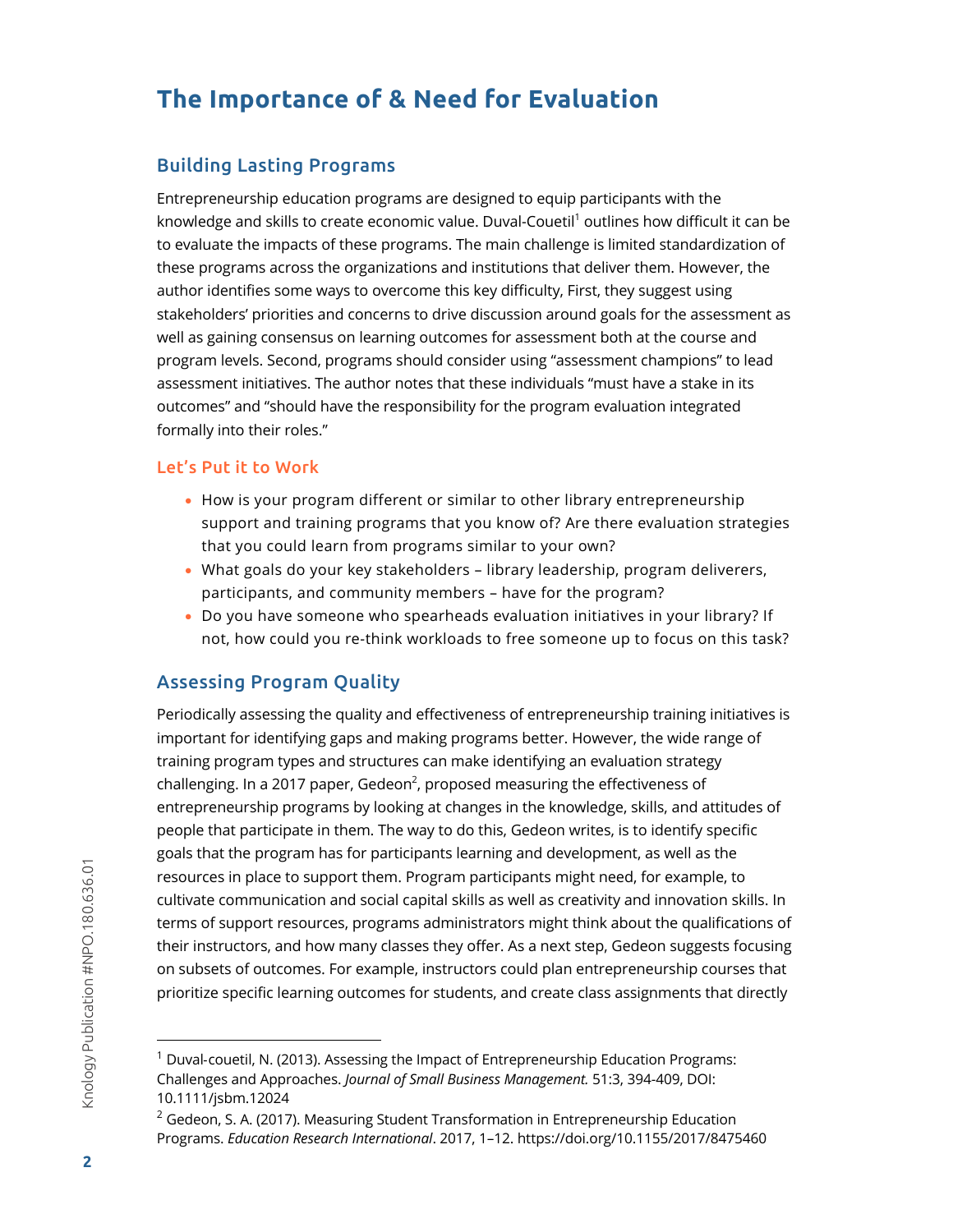test whether they have developed the skills in question. They could ask their students for feedback, and use the information to refine the class. For example, they might select different textbooks or invite more guest speakers based on what participants say.

#### Let's Put it to Work

- How would you describe your current evaluation strategy? How was it developed?
- What knowledge, attitude, and skill changes do you expect for your program participants?
- How might your evaluation approach assess participant knowledge, attitudes, skills, or a combination of these?
- When mapping the resources your program provides (inputs) against what participants should be learning (outputs), do they match up or is there a discrepancy? What changes could you make to realign the two?

## **Supporting Women Entrepreneurs**

Drawing on existing literature on entrepreneurship as well as their own experiences, Bullough et al<sup>3</sup> offer suggestions for developing training programs that empower and support women entrepreneurs. They cover goals for programming initiatives such as business success, entrepreneurial attitudes and intentions, and leadership capabilities, and what is needed to successfully achieve those goals including evaluation, curriculum content, available funding, and program delivery. Though the emphasis is on women entrepreneurs, the paper makes several valid points about evaluation for entrepreneurship programs in general. Crucially, the authors write that protocols and funds for the evaluation should be part of the conversation during the program design phase. The authors also suggest evaluating participants' performance at multiple time points after the program because it gives entrepreneurs time to implement what they have learned and provides a better sense of the program's long-term performance.

#### Let's Put it to Work

- What is your library currently doing to support the needs of women entrepreneurs?
- What conversations about evaluation (and how to fund it) currently are or need to be part of the program design phase?
- At what key stages in your programming would it be useful to monitor participants' progress?

<sup>&</sup>lt;sup>3</sup> Bullough, A., Sully de Luque, M., Abdelzaher, D., & Heim, W. (2015). Developing women leaders through entrepreneurship education and training. *Academy of Management Perspectives.* 29(2), 250-270. https://doi.org/10.5465/amp.2012.0169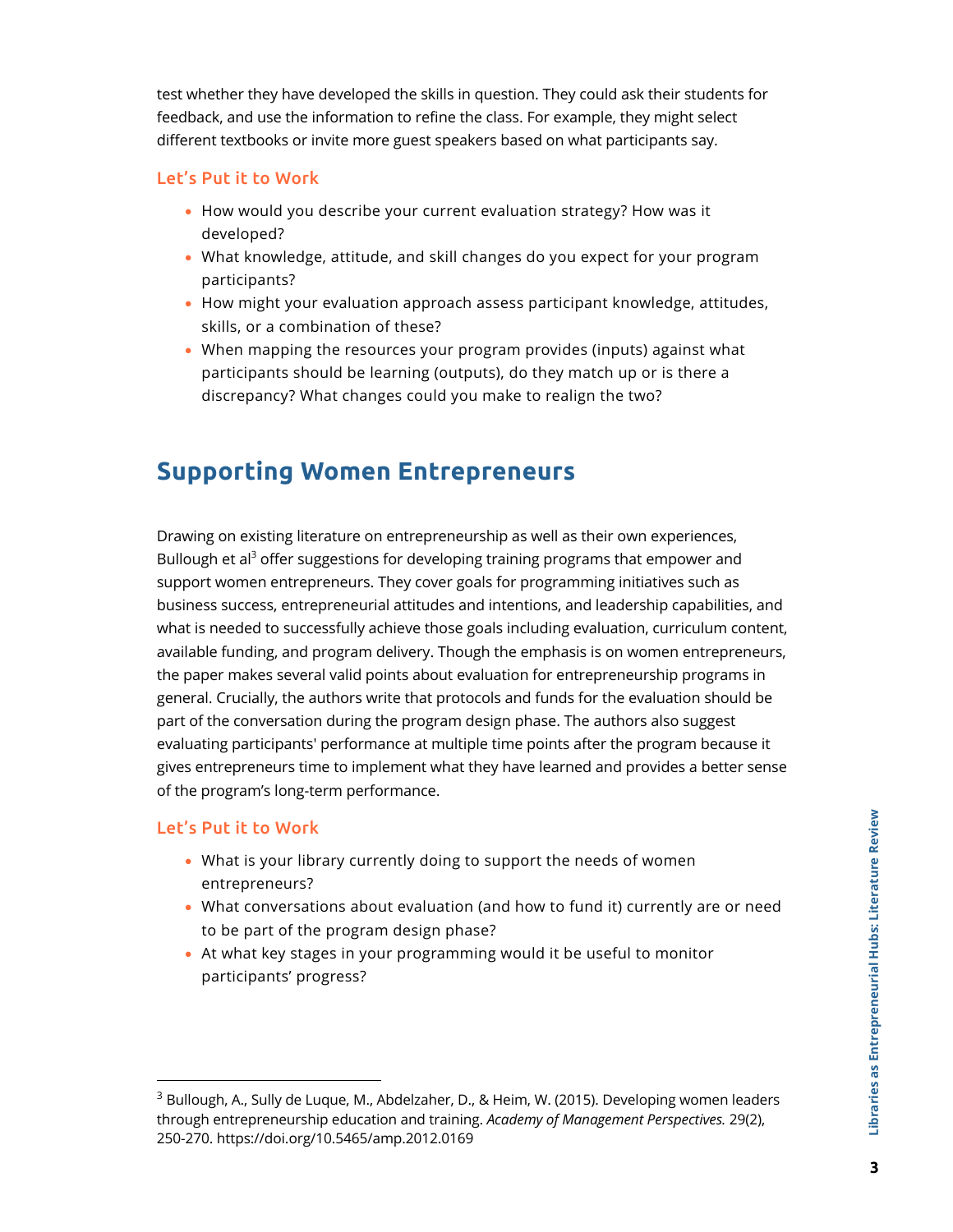## **Entrepreneurship in Low-Income Communities**

People in low-income communities use the library and participate in library programming frequently. This is true for budding entrepreneurs in these contexts. Understanding their unique needs may have implications for the kinds of programming that is developed. In a 2017 report, Kugler et al<sup>4</sup> looked at the characteristics of entrepreneurs and businesses in low-income communities, and compared them to entrepreneurs and businesses in other parts of the US.

The report uses data from two national surveys that include details on demographics, income sources, employment, and geographic characteristics of the U.S. population. What emerged is a picture of the unique challenges and barriers that entrepreneurs in lowincome communities face that can make it hard for their businesses to do well. Compared to other areas, the study found that a higher proportion of self-employed workers in lowincome areas were racial and ethnic minorities with no more than a high-school education. Most operated their businesses out of their homes, and worked in one of five sectors – construction, professional services, other services, trade, and healthcare. The businesses have lower average payrolls, and are typically located in areas with a much lower household income and higher poverty rates.

This report paints a helpful but incomplete picture. The authors highlight several areas where additional research could provide evidence on how to best support entrepreneurs in low income contexts. For example, they suggest further studying the effects of entrepreneurship on local economies, as well as a more detailed explorations of barriers to entrepreneurship in low-income areas.

#### Let's Put it to Work

- What value could your library contribute to research on entrepreneurship in local economies, especially in low-income areas?
- How would you describe the barriers to success faced by your program participants?
- Are there modifications to your programs that would provide additional help to entrepreneurs in low income areas?

<sup>4</sup> Kugler, M., Michaelides, M., Nanda, N., & Agbayani, C. (2017). Entrepreneurship in Low-Income Areas. Office of Advocacy, U.S. Small Business Administration, Under contract number SBAHQ-15- M-0150, September 2017. https://www.sba.gov/sites/default/files/437-Entrepreneurship-in-Lowincome-Areas.pdf